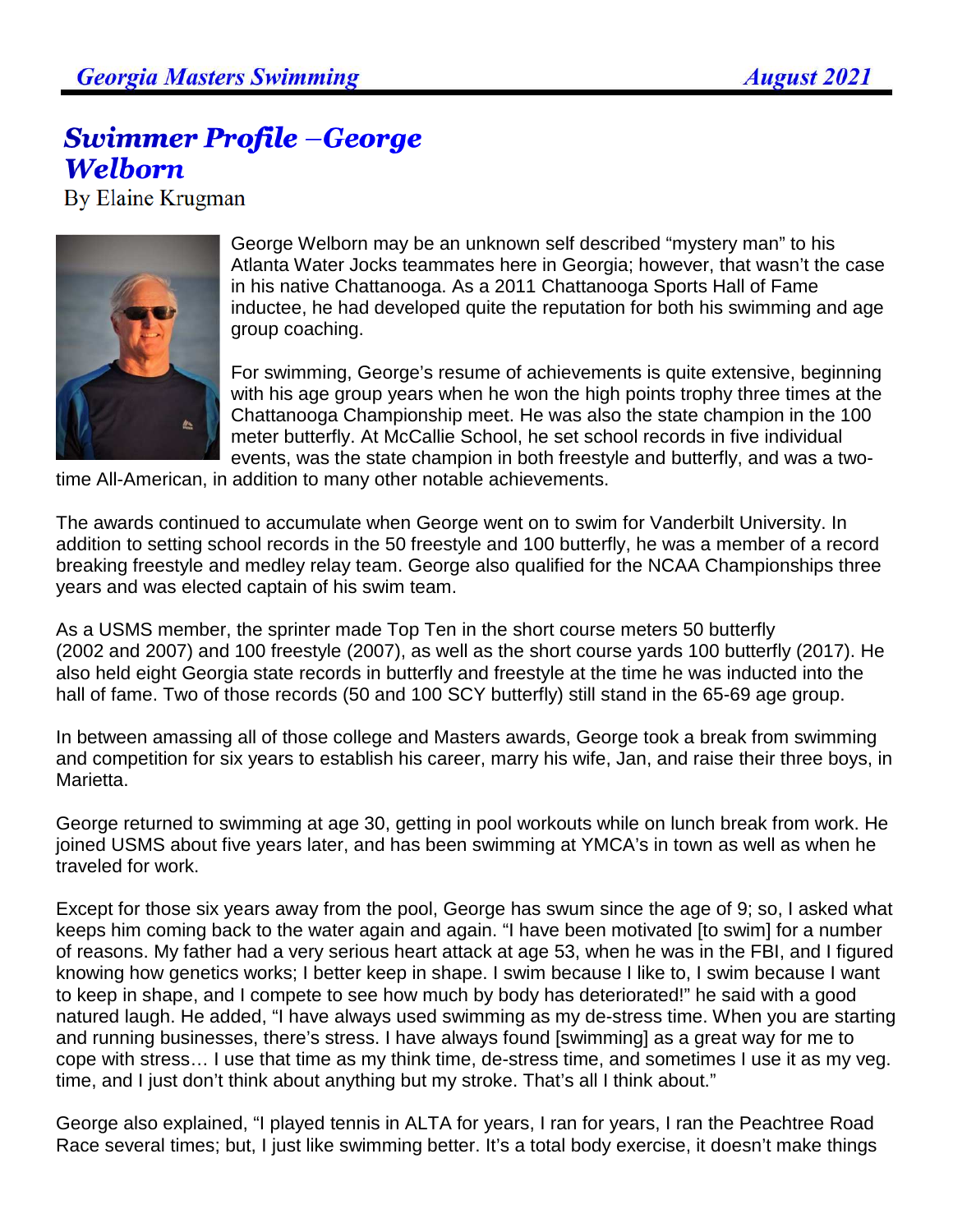hurt, like, I don't have shin splints and Achilles issues; or, sore knees or hips. It's a great cardiovascular exercise, you exercise the whole body, and I can use my Master's affiliation to trick myself into working out a little harder, because I have a goal to go to a time trial event."

"I have some [specific] goals. Every year when I'm the baby in my age group, I try to see how close I can come to the Top Ten; I think that's kind of a good motivator. The last time I did it I was 65, and I got one 9th, an 11th , and a 12th —I got close, and it made me feel like at least I wasn't on death's doorstep."

"[In addition], I would like to see how close I can get to one minute in the 100 butterfly when I'm 70. I definitely want to be able to break seventy seconds when I'm 70, but I would really like to see if I could go faster when I'm 70 than when I was 55." He said he'll be 70 in January, and he asked, "Did you know that every year that goes by, you find the pool gets longer?" Yeah, and the older we get, the faster we were!

Although Top Ten is a motivator for George, it has not been a top priority in life. His family and running his technology businesses have always been his main focus. He also enjoys playing golf and looks forward to being able to travel again, now that he and his wife have been fully vaccinated for COVID-19.

Currently, George has a routine of swimming two or three days in a row, and then taking a day off before repeating that schedule again. One of those days each week, he will swim 35-45 minutes nonstop, even though he is a sprinter. He trains alone, which has its advantages and disadvantages. "One of the things I miss is working out with folks like I worked out with in high school, in summer, and in college; but, the times just don't work for me. I'm not going to go somewhere at 6:00 in the morning. I spent many years doing that, and I'm not that motivated to do it now." He does, however, look forward to meeting his teammates at a future social event, such as a happy hour, once it is safe to do so.

The speedster's favorite race events are the 50 and 100 butterfly and freestyle. As he reflected on racing those events, he said, "When I was in high school, I was a two time All-American in those strokes, and when I was in college, our relay was in the top twenty in the nation, which is pretty good for Vanderbilt, since they didn't have any [swimming] scholarships… It was really cool to swim with people who swam because they loved to swim."

When asked George what his thoughts were on trying some other events in the future, he replied, "Many moons ago, I did the IM, and many moons ago I was a distance swimmer, until I turned into a sprinter. I have thought about swimming some distance and backstroke. I have always been a terrible breaststroker. Even though I had some success in the IM, it was not because of breaststroke, I can tell you that! I have been working on breaststroke, but it's just not my favorite stroke. It doesn't move fast enough!"

Competing in travel meets isn't on George's bucket list either. "Traveling around and going to the national meets is just not my thing. I swim to stay healthy, and I use my competition as a motivator to push myself a little harder in practices."

George is also inspired and motivated by the mutually-supportive relationship he has with his younger brother, Jimmy. They grew up swimming together and went on to co-coach the same team for three years.

Although George was a sprinter, Jimmy was a distance swimmer. "Because we were both swimming, reinforcing each other, we both liked it, and were doing well at it; he reinforced my enjoyment of